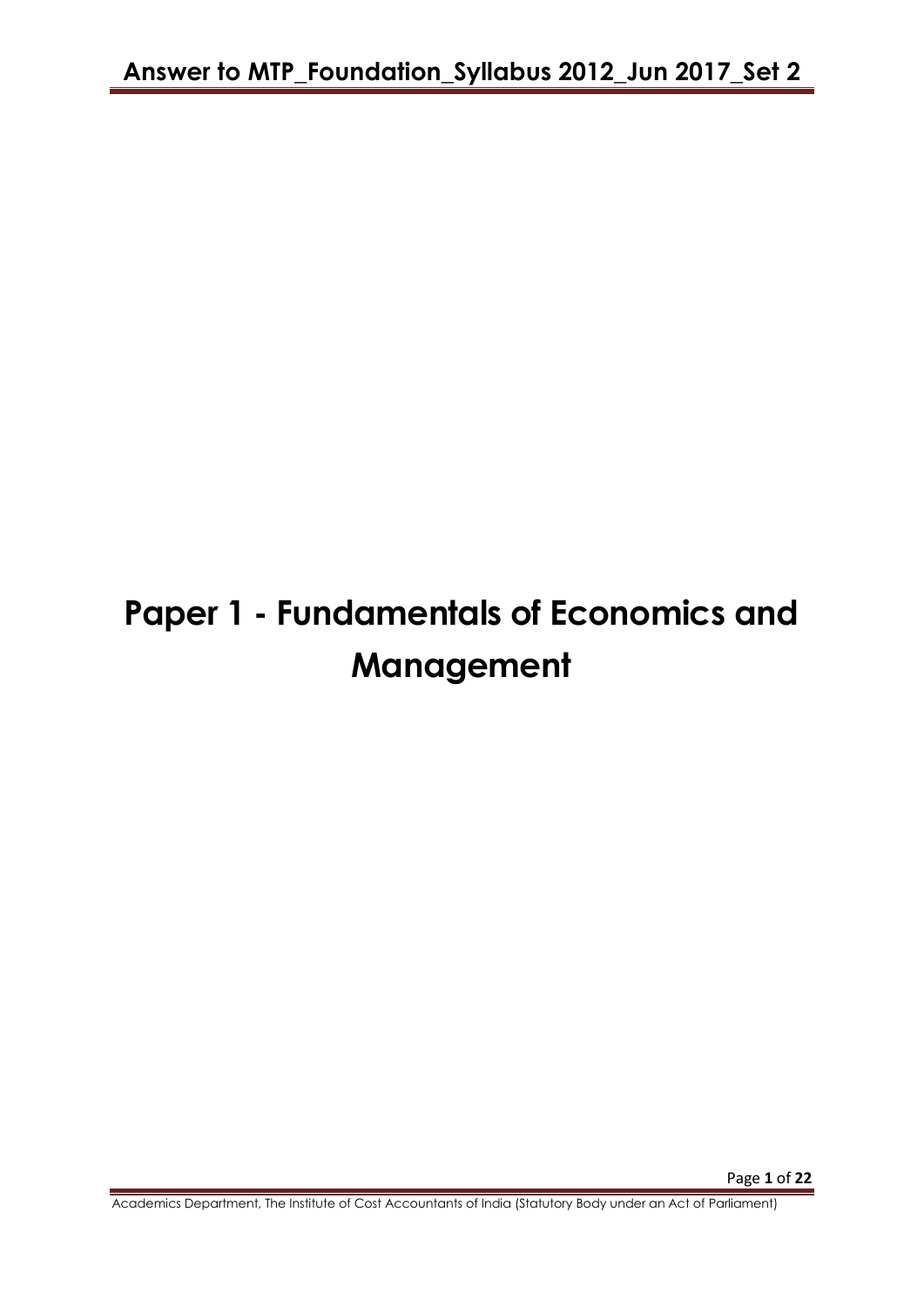# **Paper 1 - Fundamentals of Economics and Management**

**Full Marks :100 Time allowed: 3 hours**

**PART A**

#### **(Fundamentals of Economics)**

| Choose the correct answer from the given four alternatives: | $[10 \times 1 = 10]$ |
|-------------------------------------------------------------|----------------------|

- 1. The famous book "An enquiry into the nature and causes of wealth of Nation" was written by  $\_\_$ 
	- (a) **Adam Smith**
	- (b) Samuelson
	- (c) Robertson
	- (d) JB Say
- 2. Curvature of PPF is due to
	- (a) **Increase in opportunity cost**
	- (b) Decrease in opportunity cost
	- (c) Fall in demand
	- (d) Fall in supply
- 3. Equilibrium state is achieved at \_\_\_\_\_\_\_\_\_\_\_\_\_\_\_\_\_\_\_\_\_\_\_
	- (a) The peak point of supply curve
	- (b) The bottom point of demand curve
	- (c) The inflation point of demand curve
	- (d) **The intersection of demand and supply curves**
- 4. Which of these is associated with a monopolistic competitive market -
	- (a) Normal in short run
	- (b) Homogeneous Product
	- (c) **Product differentiation**
	- (d) Single buyer
- 5. The MPC value always \_\_\_\_\_\_\_\_\_\_\_\_\_\_\_\_\_\_\_\_\_\_\_
	- (a) **1>mpc > 0**
	- (b)  $1$  <mpc < 0
	- (c)  $1>$  mpc < 0
	- (d) 1<mpc > 0
- 6. Formula for investment multiplier  $(k) =$

$$
(\alpha)\ \frac{\Delta\Upsilon}{\Delta I}
$$

Page **2** of **22**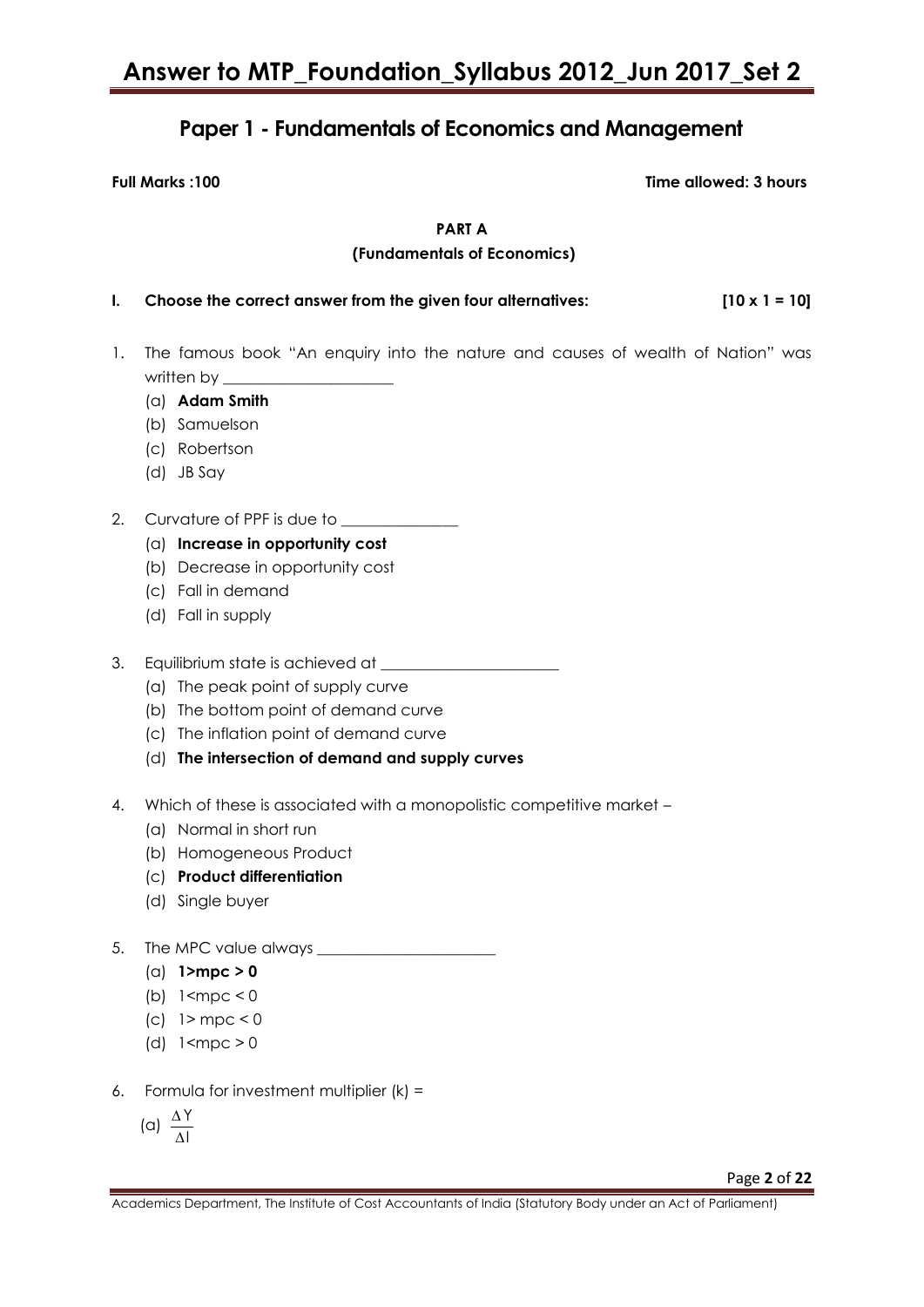- (b)  $\frac{1}{1}$  $1$ -mpc
- 
- $(c)$   $\frac{1}{1}$ mps
- (d) **All the above**
- 7. Which of the following is the oldest system of money?
	- (a) **Barter**
	- (b) Plastic money
	- (c) Credit money
	- (d) Gold
- 8. Optional money is a
	- (a) Legal tender money
	- (b) **Non-legal tender money**
	- (c) Limited legal tender money
	- (d) Full bodied money
- 9. Which is the apex bank for agricultural credit in India?
	- (a) RBI
	- (b) SIDBI
	- (c) **NABARD**
	- (d) IDBI
- 10. EXIM Bank was established in
	- (a) **March. 1982**
	- (b) January, 1984
	- (c) Feb. 2001
	- (d) August 1975

## **II. Fill in the blanks: [5×1=5]**

- 1. According to **Welfare** (or) **Marshall** definition economics is a social science.
- 2. Price rigidity is the feature of **Oligopoly** market
- 3. Real GNP per capita = **Real GNP/Population**
- 4. Bathing soaps industry is an example of **Monopolistic Competition** market
- 5. **RBI (Reserve Bank of India)** is the apex bank in banking system in India

### **III.** Match the following [5×1=5]

|     | Column 'A' |   | Column 'B' |
|-----|------------|---|------------|
| . . | Supply     | A | Δ          |

### Page **3** of **22**

Academics Department, The Institute of Cost Accountants of India (Statutory Body under an Act of Parliament)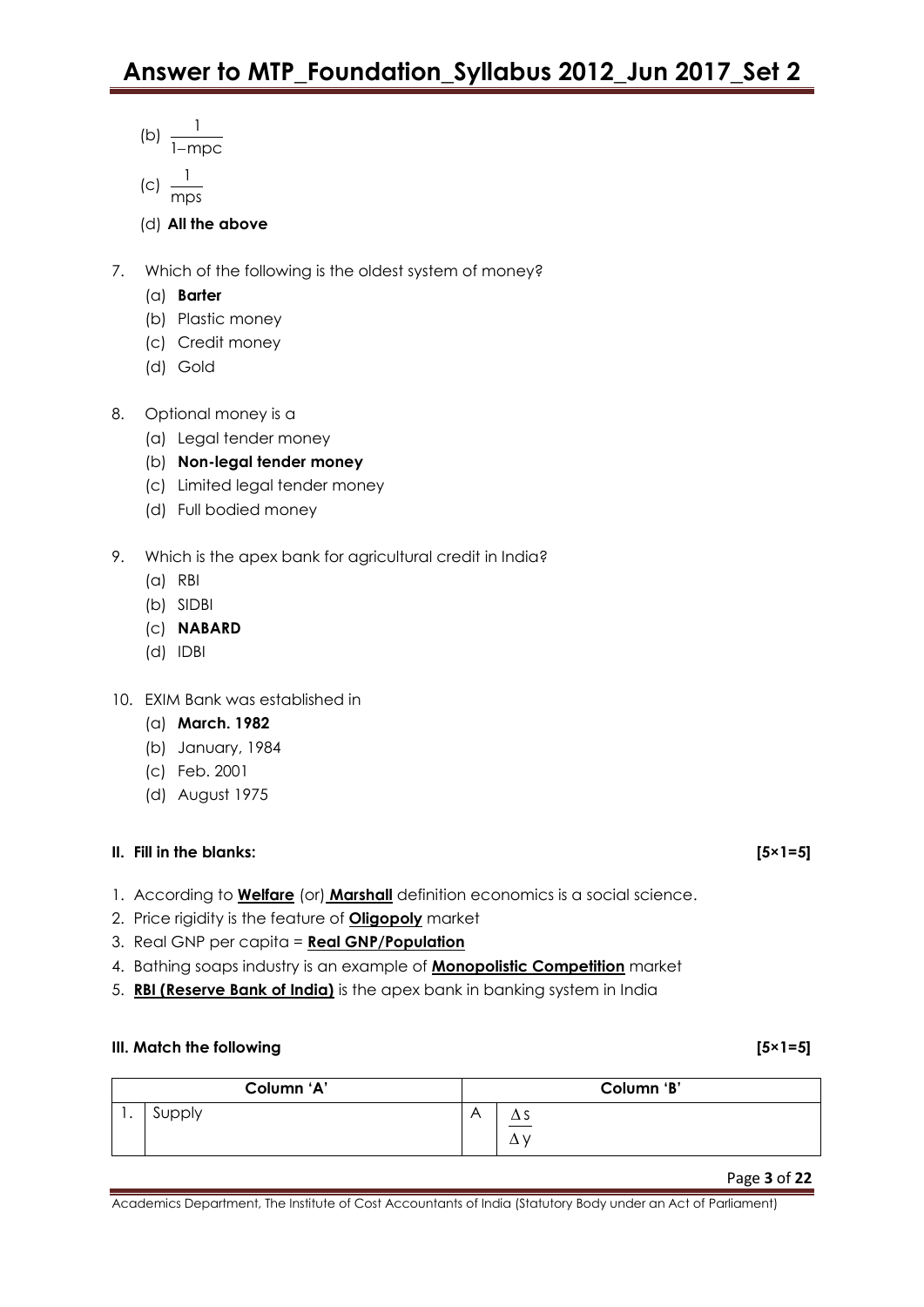# **Answer to MTP\_Foundation\_Syllabus 2012\_Jun 2017\_Set 2**

|    | Principles of Economics | B | <b>Business People</b>   |
|----|-------------------------|---|--------------------------|
|    | <b>MPS</b>              |   | Cheaue                   |
|    | Current A/c             |   | <b>Government Policy</b> |
| 5. | Near Money              | F | Marshall                 |

#### **Answer:**

| Column 'A' |                         | Column 'B' |                          |
|------------|-------------------------|------------|--------------------------|
| Ι.         | Supply                  | D          | <b>Government Policy</b> |
| 2.         | Principles of Economics | E          | Marshall                 |
| 3          | <b>MPS</b>              | A          | $\Delta$ S<br>$\Delta y$ |
| 4.         | Current A/c             | B          | <b>Business People</b>   |
| 5.         | Near Money              | C          | Cheque                   |

#### **IV. State whether the following statements are True (or) False. [5×1=5]**

- 1. The terms micro & macro are introduced by Ragnar Frisch. **True**
- 2. There is a inverse relationship between income and demand. **False**
- 3. When the TP is maximum, then the AP is zero. **False**
- 4. Bank is said to be dealer in debt. **True**
- 5. ICICI is a public sector bank. **False**

#### **V. Give the answer in one sentence for any five from the following: [5×1=5]**

#### **1. Selling costs**

An important feature of monopolistic competition market is that every firm makes expenditure to sell more output. Advertisement through newspapers, journals, electronic media, sales representatives, exhibitions, free sampling help to promote the sales. Lot of expenditure is made on these items under this market.

#### **2. Economic Growth**

The expansion in the capacity of an economy to produce goods and services over a period of time is called Economic growth. An outward shift of production possibilities frontier of an economy also called Economic growth.

Page **4** of **22**

Academics Department, The Institute of Cost Accountants of India (Statutory Body under an Act of Parliament)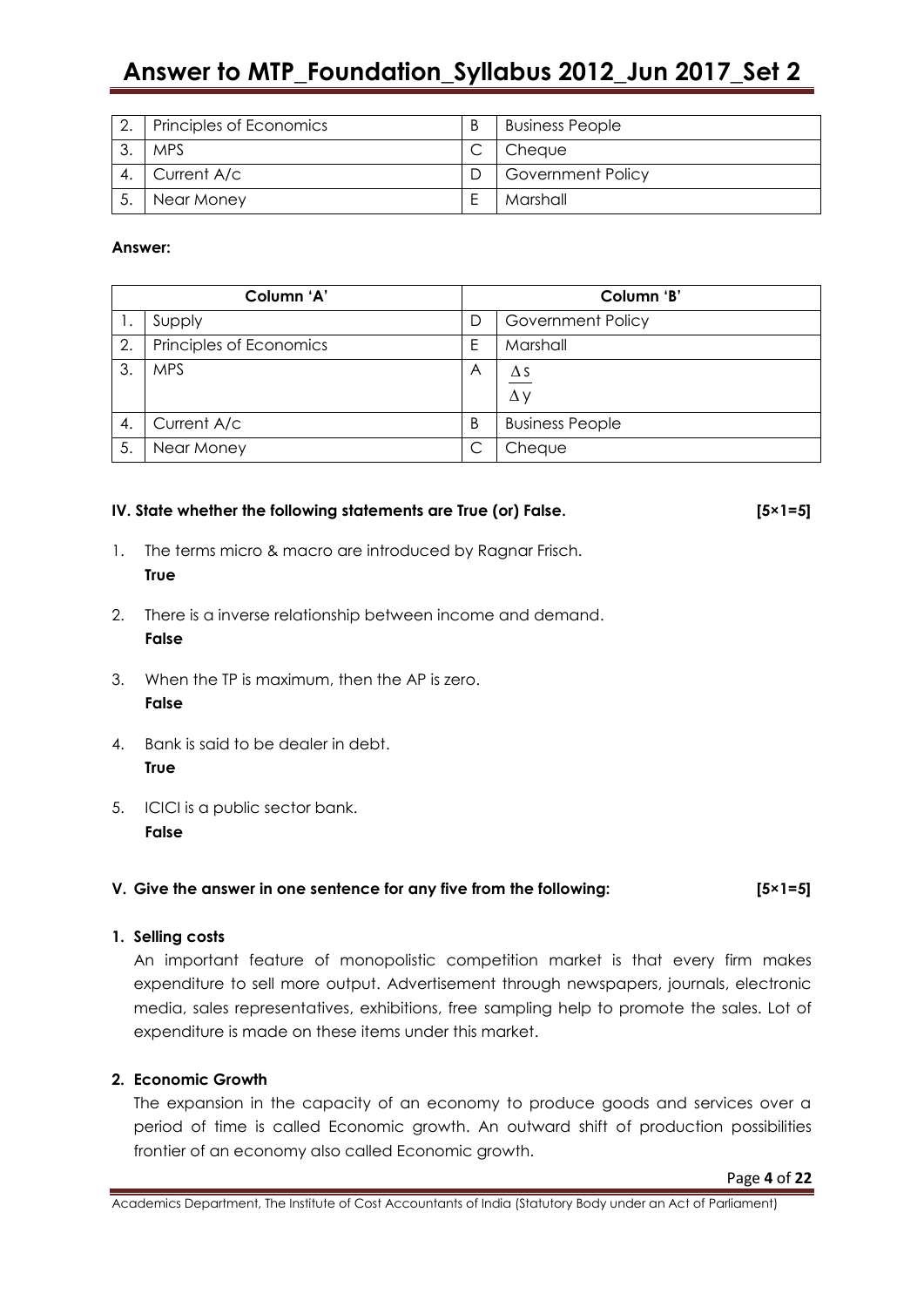#### **3. Gresham's law**

The Law states that bad money drives good money out of circulation. This is true in case of bimetallism where two metal standard (gold and silver) operate side by side. In such a case one metal currency drives the other out of circulation. If also means cheap money drives out dear money. If a country uses both money as well as metal money, People will use the paper and hold the metal money.

#### **4. Over draft**

This is a facility allowed by the bank to the current account holders. They are allowed to withdraw money with or without security in excess of the balance available in their account up to a limit. Interest is charged on the amount of actual withdrawal.

#### **5. Science and Technology**

Science means accumulation of knowledge. Technology means refinement in tools. For rapid economic progress, the application of science and technology (S and T) to agriculture, industry, transport and to all other economic and non-economic activities has become essential.

#### **6. IDBI:**

IDBI or Industrial Development Bank of India was established in July 1964. It is the apex bank in industrial credit. Till 1976 it was the subsidiary bank to RBI but after 1976 it was formed as an autonomous cooperation.

#### **7. Demand:**

Demand means desire<sup>4</sup>. But in Economics, demand means desire backed by the purchasing power and willing to pay the price.

#### **8. Rent:**

Rent is the remuneration of land. According to David Ricardo rent is the deferential surplus.

#### **VI. Answer any One of the following questions. [1×10=10]**

### **1. State the features of perfect competition market and explain price determination under this market.**

#### **Answer:**

Where there a large number of buyers and sellers are engaged in the exchange of homogeneous goods without any restrictions is called perfect competition market. Definition:

"The more nearly perfect market is the stronger tendency for the same price to be paid for the same thing in all parts of the market". — Alfred Marshall

Academics Department, The Institute of Cost Accountants of India (Statutory Body under an Act of Parliament)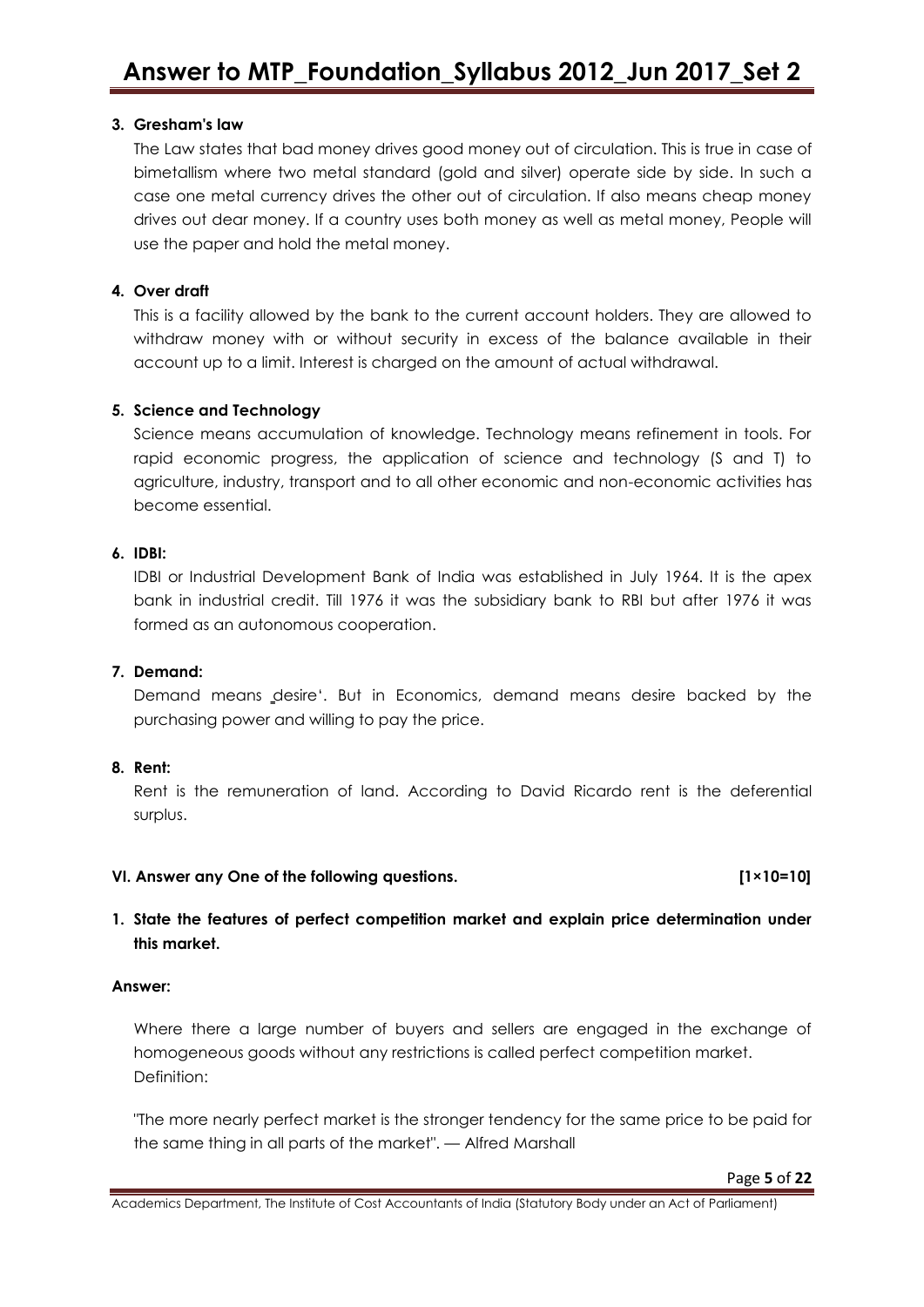#### **Features of Perfect Market:**

The perfect competition market has the following features:

#### **1. Large number of sellers and buyers:**

There will be a large number of sellers and buyers for a good in this market. It means the output of a buyer or a seller is a small part of the total output. A single producer or seller cannot change the price by his actions. None of them is large enough to influence the price. Therefore a seller takes the price decided by the market. The producer is a price taker.

#### **2. Homogeneous Commodities:**

Products in this market are similar in every aspect. A consumer gets the same good whenever he purchases. As a result there will be one price all over the market.

#### **3. Free entry and exit:**

Any firm can enter into the production as per its desire. Finally it can leave the production at any time. This helps new firms to enter into business when conditions are favourable. As long as a firm earns super normal profits, it usually stays in competition. But when the firm ends up with losses, it would leave the market.

#### **4. Mobility of factors of production:**

Factors of production will move from one production to another easily. This is also useful for free entry and exit of firms factors (land, labour, capital) move to the production activities where they get higher incomes.

#### **5. Absence of transport cost:**

Under perfect market transport costs should not be added in the price. If transport costs are added to the goods which are available at the less price at the near markets and they are available at the higher prices at distant markets, then existing of two prices for the same thing in different parts is against for perfect market. So transport cost should not be added.

#### **6. Perfect knowledge of market:**

Buyers and sellers in this market will have a clear knowledge about market conditions. So that there will be one price throughout the market. Because of perfect knowledge, sales and purchases of commodities take place as one price.

#### **Price determination:**

In a perfect situation price is decided by the market. Market brings about a balance between the commodities that come for sale and those demanded by consumers. It means the forces of supply and demand determine the price of the good. Equilibrium price is established at the point where the supply and demand are equal. A table helps us to understand and the changes in supply, demand and equilibrium price.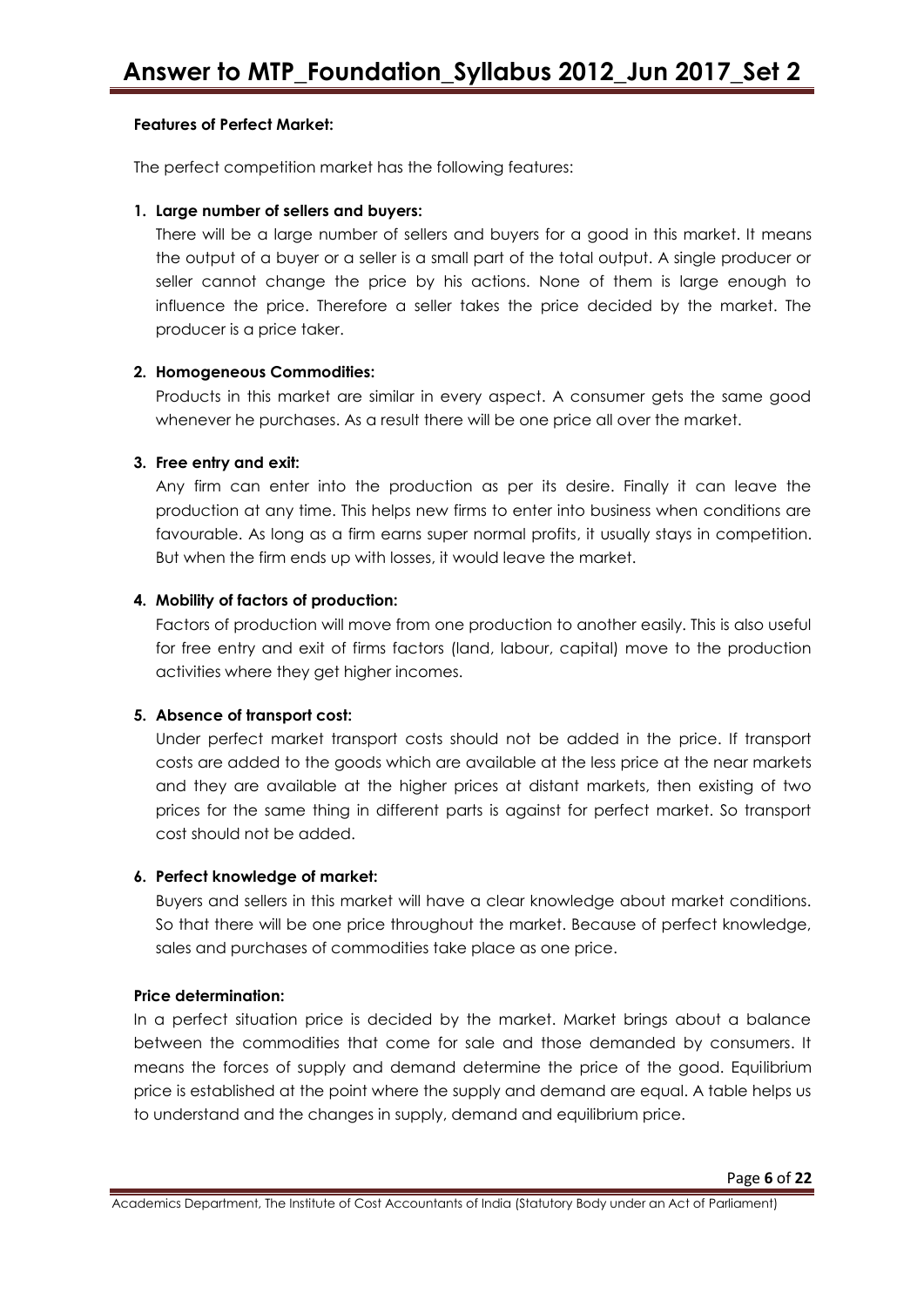# **Answer to MTP\_Foundation\_Syllabus 2012\_Jun 2017\_Set 2**

| Price | <b>Quantity demanded</b> | <b>Quantity supplied</b> |
|-------|--------------------------|--------------------------|
|       |                          |                          |
|       |                          |                          |
|       |                          |                          |
|       |                          |                          |
|       |                          |                          |

The above table shows the demand and supply schedule of good. Changes in price are always causing a change in supply and demand. As price increases there is a fall in the quantity demanded. It means price and quantity demanded have negative relation. But rise in prices has increased the supply of goods. The relation between price and supply of goods is positive. Every time a change in price is causing some change in the supply as well as demand. At one price  $\bar{\tau}$  30 it can be observed that quantity supplied and demanded are equal. This is called equilibrium price. This process is explained with the help of a diagram.



**Quantity Demand and Supplied**

In the above diagram demand and supply are shown on OX-axis, price is shown on OYaxis. In the diagram DD is the demand curve and SS is the supply curve. Both curves intersect at point E. It means the demand, supply are equal at OM level. So the equilibrium price is determined as OP.

### **2. Define Commercial Bank and explain the function of commercial banks.**

#### **Answer:**

#### **Commercial Banks:-**

A commercial bank is a financial intermediary. It accepts the deposits from the surplus units and lends these financial resources to the deficit units. The main aim of the commercial banking sector is profit making.

A bank is a financial institution. It is a profit-making business firm dealing with money. Modern banks in India are joint stock companies registered under the Indian Companies Act.

Academics Department, The Institute of Cost Accountants of India (Statutory Body under an Act of Parliament)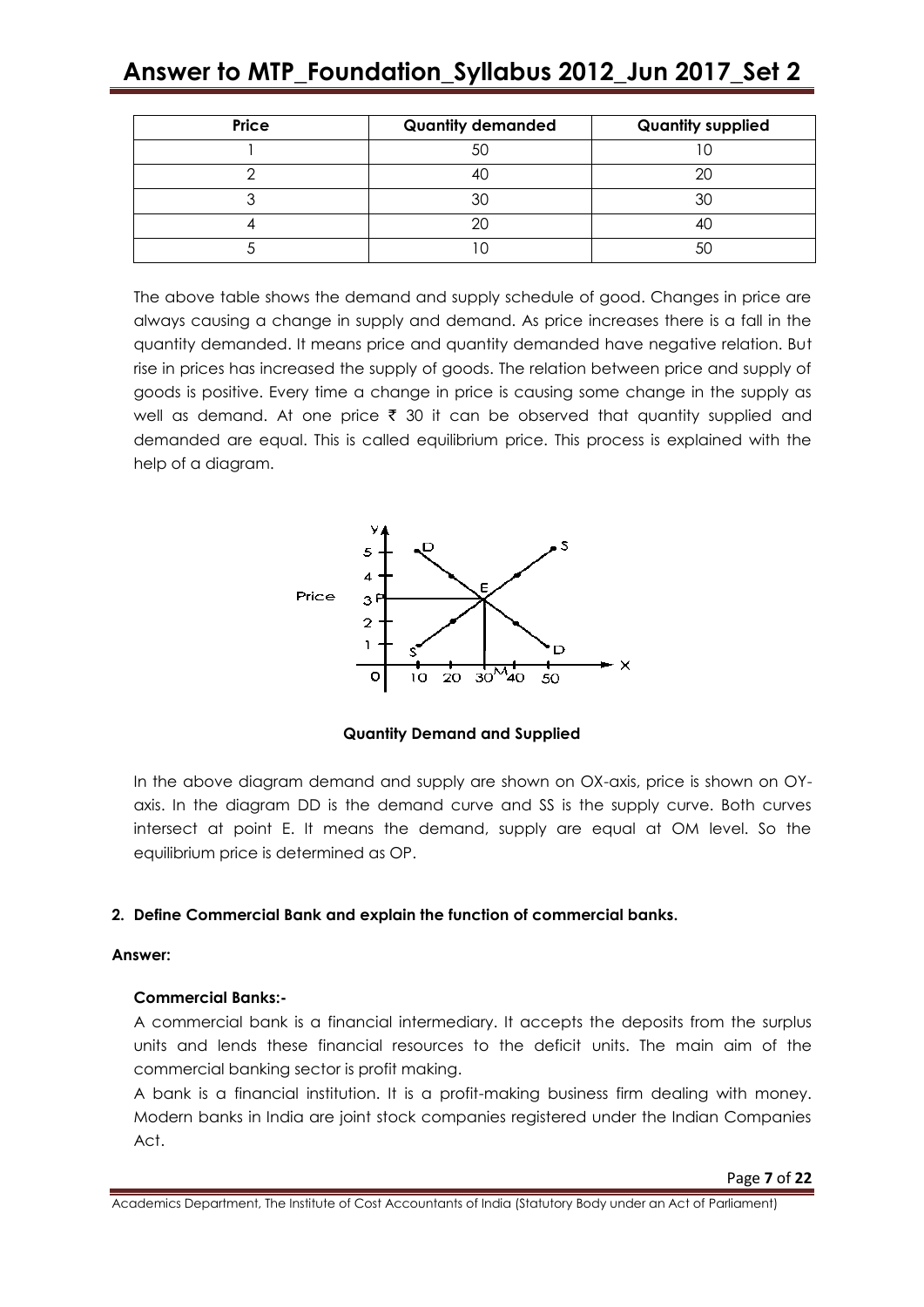#### **Definition of Bank:**

**Sayers** define bank as, "an institution whose debts (bank deposits) are widely accepted in settlement of other peoples debts".

According to **Crowther**, a bank "collects money from those who have it to spare or who are saving it out of their incomes and lends this money to those who require it'.

#### **Functions of Commercial Banks:**

Commercial Banks play a very prominent role in the financial system of an economy. They perform a variety of functions as discussed below:

#### **A. Acceptance of deposits:**

One of the primary functions of a commercial bank is to accept deposits from the public. The deposits accepted by the banks are of the following types.

(a) Current deposits:

These are the deposits made into the current account of a bank. They are most convenient to the businessmen, public authorities and joint stock companies because there are no restrictions on the number and the amount of withdrawals.

(b) Savings deposits:

These deposits are made into a savings bank account of the bank. They are most convenient to the small businessman, salaried employees, artisans and people belonging to the low and middle income groups. The interest paid on these deposits is comparatively low and is around 4% per annum.

(c) Term deposits:

They are also called fixed deposits because the money is deposited with the bank for a fixed period of time. The deposit can be withdrawn after the expiry of maturity period. The minimum period of deposit is 15 days. The rate of interest varies from 6% per annum to 12% per annum.

(d) Recurring or cumulative deposits:

These are the variants of fixed deposits. These deposits are very convenient to those who cannot save huge amounts at a time. These deposits carry interest at a rate more than that of savings bank and less than that of a term deposit.

### **B. Payment of loans and advances:**

Another primary function if the commercial bank is to give loans and advances to different sections of the public like traders, industrialists, farmers, artisans etc.

(a) Demand loans/call loans:

A demand loan is a loan that should be repaid on demand by the bank. It does not have a specified maturity period. This loan is a kind of advance made with or without security. These are also called call loans. Normally call loans are given to other banks or financial institutions for a day or a few days.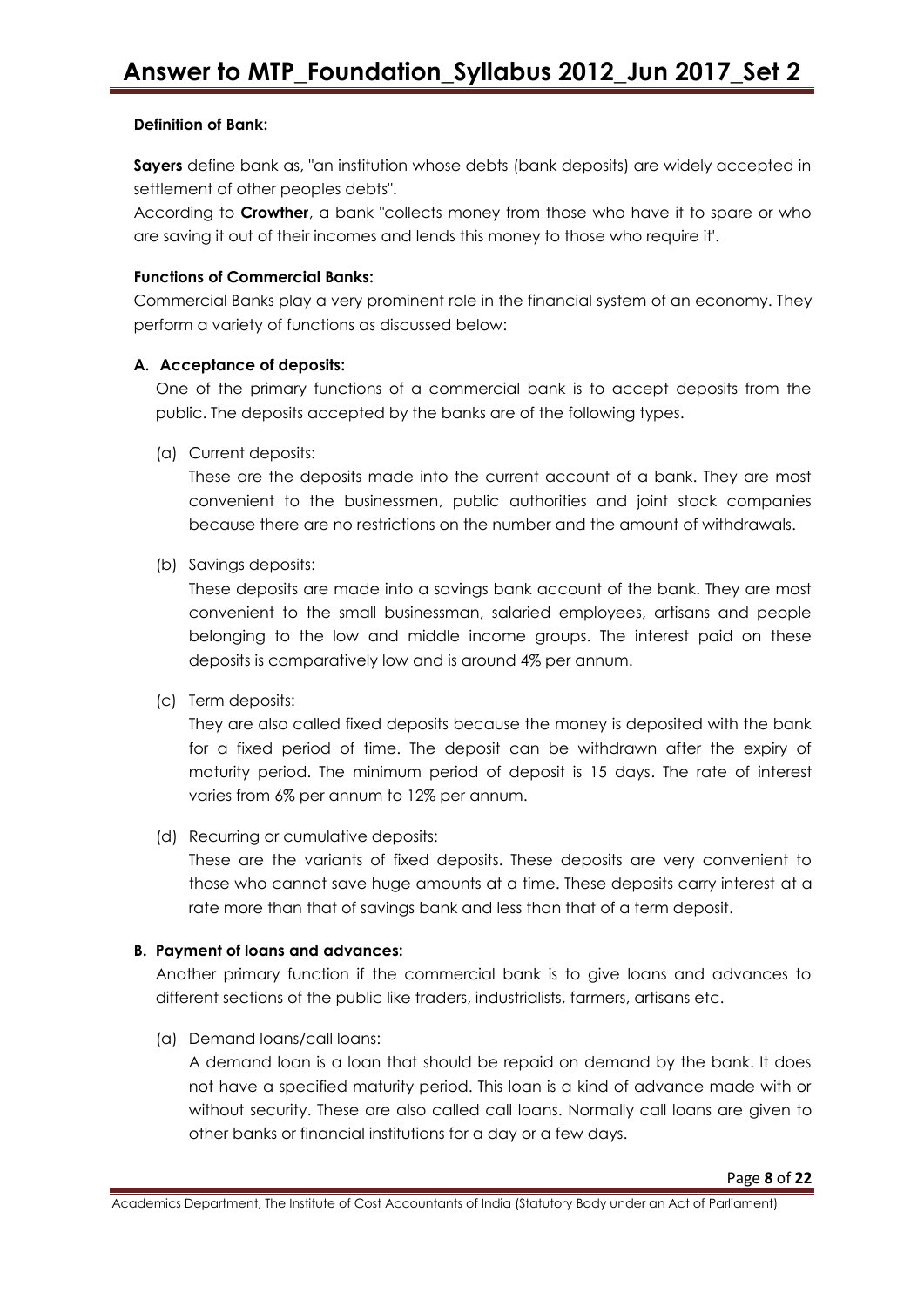#### (b) Short term loans:

These loans are given for a specified short period. They are sanctioned to businessmen and farmers etc. to finance working capital. Individuals may also receive such loans as personal loans. They are given against security.

(c) Cash credits:

A cash credit refers to an arrangement by which the bank allows its customer to borrow money upto a specified limit from an account opened for the purpose. The customer need not withdraw the entire amount in one installment.

(d) Overdraft:

This is a facility allowed by the bank to the current account holders. They are allowed to withdraw money with or without security in excess of the balance available in their account up to a limit. Interest is charged on the amount of actual withdrawal.

(e) Discounting of bills of exchange:

Bills of exchange are undertakings written by the buyers and given to sellers when the transaction is made on credit basis. The buyers undertake to make payment after a specified period or on a specified future date. The traders who posses such bills of exchange with them may approach the banks for discounting of the bills of exchange when they need money.

(f) Credit cards:

Now a days the banks have devised new methods of giving loans to the customers. One such popular method is issuance of the credit card. A credit cardholder can use his card to purchase goods on credit from specified firms and shops and also withdraw cash subjects to certain regulations.

### **C. Creation of Credit:**

The commercial banks create credit. This is a unique function of commercial banks. Credit is created from out of the primary deposits of money the customers received from the public. Part of the total amount of these deposits is given as loans and advances to its customers.

### **D. Agency Functions:**

Commercial banks perform certain agency functions also:

- (i) Collection of cheques, drafts, bills of exchange etc. of their customers from other banks.
- (ii) Collection of dividends and interest from business and industrial firms.
- (iii) Purchase and sale of securities, shares, debentures, government securities on behalf of the customers.
- (iv) Acting as trustees and keeping their funds in safe custody, acting as executors and executing the will of the customers after their death.
- (v) Making payments such as insurance premium, income -tax, subscriptions etc. on behalf of their customers as per their advice.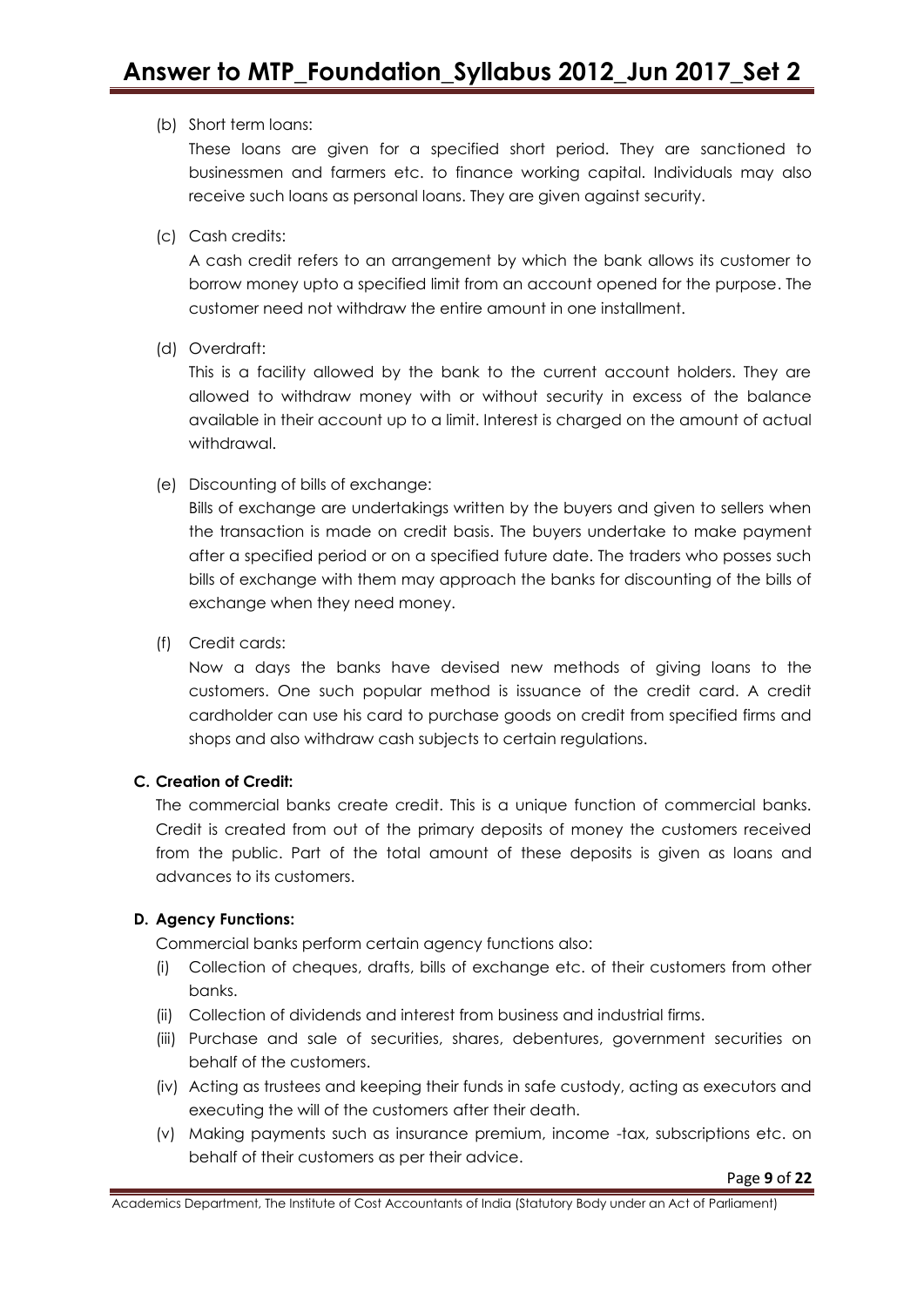#### **E. General Utility Functions:**

Besides the above agency functions, the commercial banks provide certain general utility services to their customers.

- (i) They provide locker facility for the safe custody of the silver, gold ornaments, important and valuable documents.
- (ii) They transfer money of the customers from one bank to the other by way of demand drafts, mail transfer.
- (iii) With the use of computers and internet facility, now-a-days the banks are facilitating on -line transfer of money from one bank to the other.
- (iv) They issue letters of credit to enable the customers to purchase commodities on the basis of credit.
- (v) They endorse and provide guarantee to the shares issued by the joint stock companies and help them in rising capital.
- (vi) Traveller's cheques are issued by the commercial banks to avoid the risk of carrying of cash.
- (vii) They provide foreign exchange to the customers for exports and imports in connection with their business.
- (viii) They convey information on behalf of their customers to the businessmen operating in other places and also collect information of such businessmen and provide it to the customers.
- (ix) Recently the commercial banks have been establishing ATMs (Automated Teller Machines) at different locations so as to enable their customers to withdraw cash from their accounts at any ATM at any time in a day.

#### **VII. Answer any two of the following: [2 × 5 =10]**

#### **1. What are the central Economic problems of every economy?**

#### **Answer:**

#### **Central Problems of All economies**

Due to the scarcity of resources every economy should faces some problems. The central problems of all economics are explained as follows:

#### **What to produce:**

If the present is given importance the resources are diverted for the production of consumer goods. If future is given importance resources are diverted for the production of capital goods.

#### **How to produce:**

This problem is arised because of unavailability of some resources. A country may produce by labour Intensive technique 'or' capital Intensive technique, depending upon its man power and stock of capital.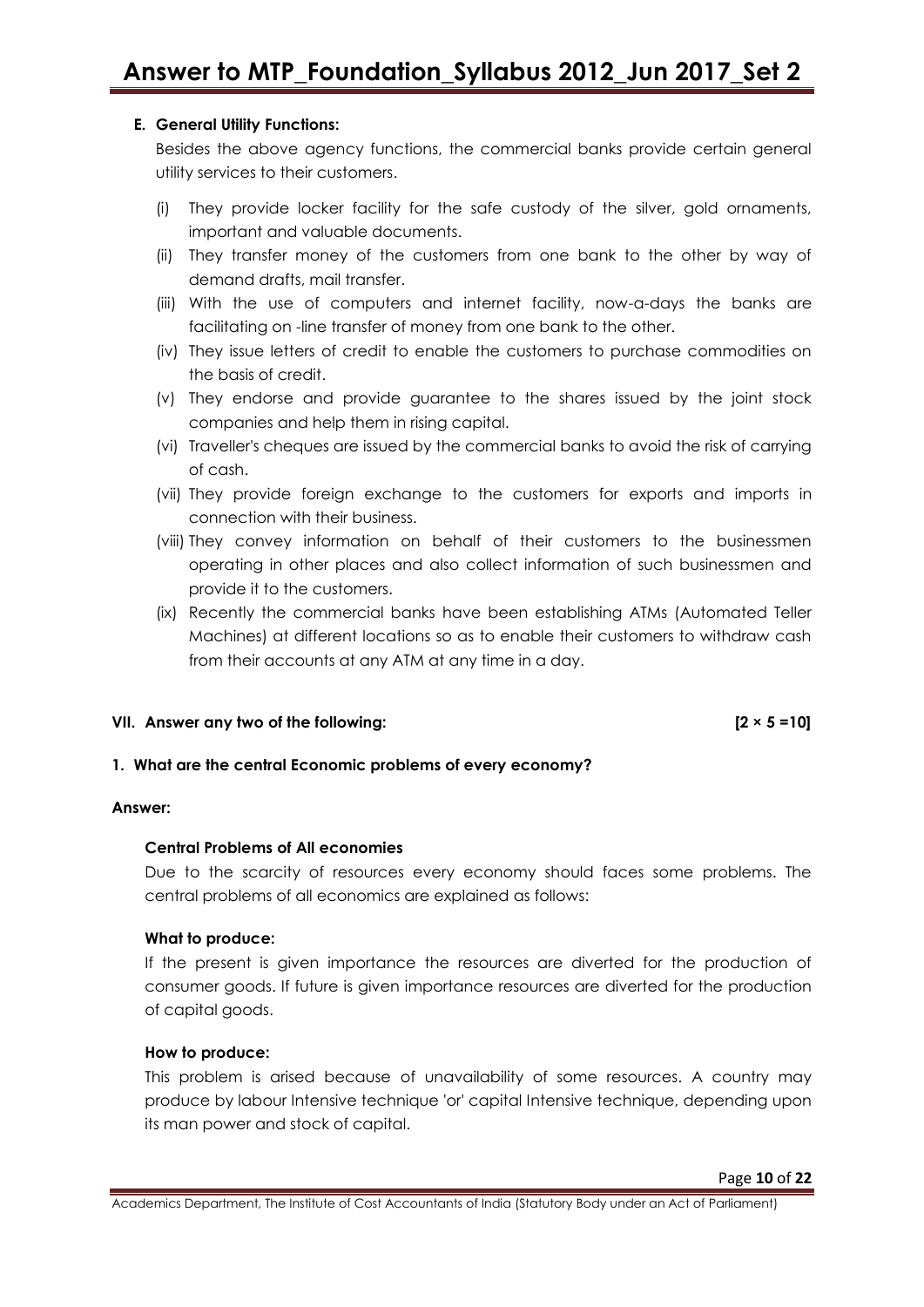#### **For whom to produce:**

A country may produce mass consumption goods at a large (for poor people) 'or' goods for upper classes. It is depend upon policies of the government.

#### **2. What are the features of perfect competition Market?**

#### **Answer:**

#### **Features of Perfect Competition Market:**

The perfect competition market has the following features:

#### **(a) Large number of sellers and buyers:**

There will be a large number of sellers and buyers for a good in this market. It means the output of a buyer or a seller is a small part of the total output. A single producer or seller cannot change the price by his actions. None of them is large enough to influence the price. Therefore a seller takes the price decided by the market. The producer is a price taker.

#### **(b) Homogeneous Commodities:**

Products in this market are similar in every aspect. A consumer gets the same good whenever he purchases. As a result there will be one price all over the market.

#### **(c) Free entry and exit:**

Any firm can enter into the production as per its desire. Finally it can leave the production at any time. This helps new firms to enter into business when conditions are favourable. As long as a firm earns super normal profits, it usually stays in competition. But when the firm ends up with losses, it would leave the market.

#### **(d) Mobility of factors of production:**

Factors of production will move from one production to another easily. This is also useful for free entry and exit of firms factors (land, labour, capital) move to the production activities where they get higher incomes.

#### **(e) Absence of transport cost:**

Under perfect market transport costs should not be added in the price. If transport costs are added the goods are available at the less price at the near markets and they are available at the higher prices at distant markets. Existing of two prices for the same thing in different parts is against for perfect market. So transport cost should not be added.

#### **(f) Perfect knowledge of market:**

Buyers and sellers in this market will have a clear knowledge about market conditions. So that there will be one price throughout the market. Because of perfect knowledge, sales and purchases of commodities take place as one price.

Academics Department, The Institute of Cost Accountants of India (Statutory Body under an Act of Parliament)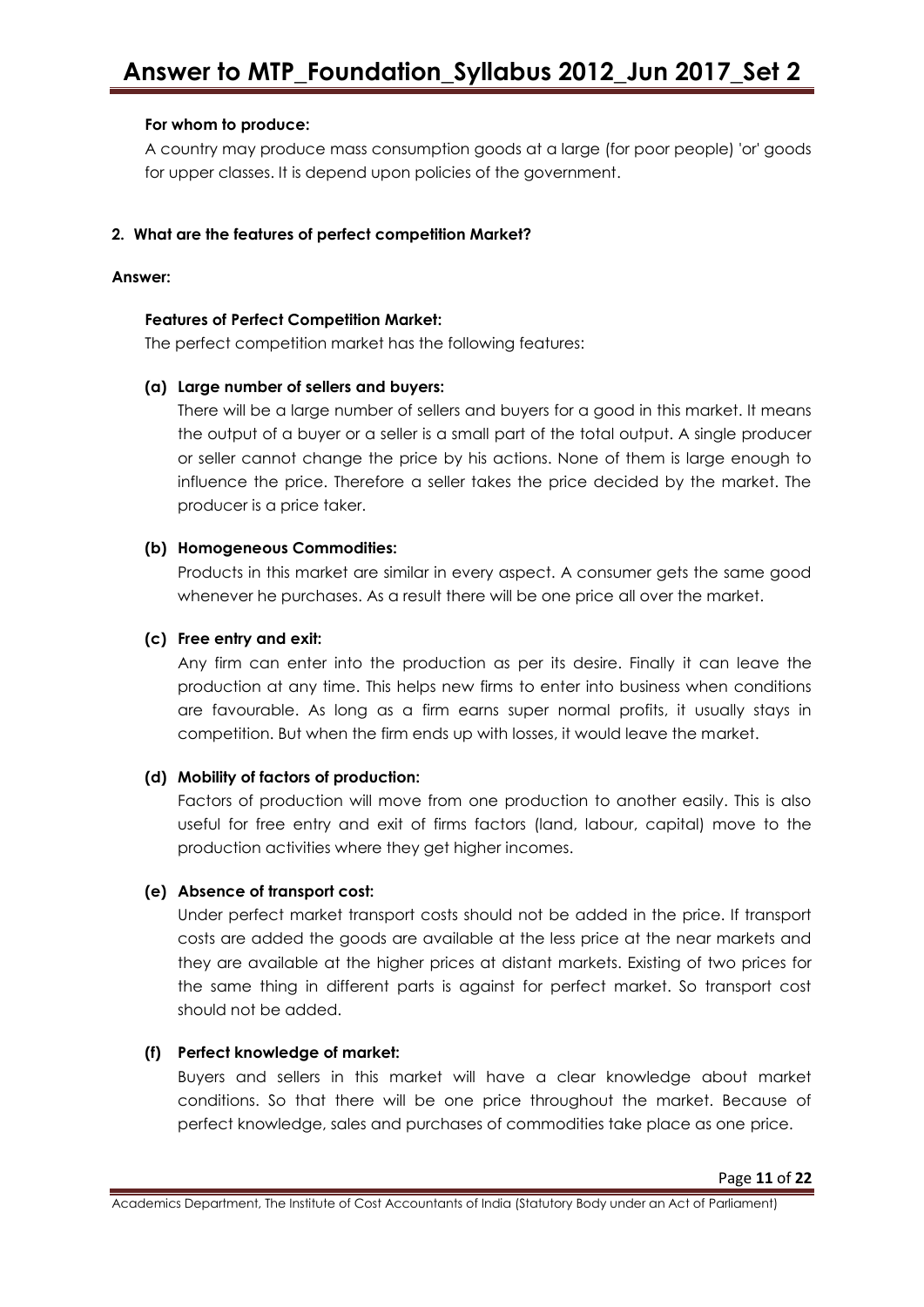#### **3. What are the types of inflation?**

#### **Answer:**

#### **Types of Inflation:**

Inflation is divided into different types based on rate of inflations and the causes of inflation. They are detailed below.

#### **A. Based on rate of inflation:**

Based on rate of inflation it may be categorized into following types:

a. Creeping inflation:

When rise in the prices is very slow and small, it is called creeping inflation. The rate of inflation does not exceed 3% per annum. It is the mildest form of inflation. It is not harmful.

- b. Moderate inflation: When the rate of inflation in the range of 4 -10 per cent per annum, it is called moderate inflation. This is harmful to the economy.
- c. Galloping inflation or Hyper inflation: If the inflation rate exceeds 10 percent, galloping inflation occurs. It may also be called hyper inflation.

### **B. On the basis of Cause:**

On the basis of cause, inflation is classified into two types.

a. Demand-Pull inflation:

Inflation, caused by the increase in the aggregate demand for commodities over aggregate supply is called demand - pull inflation. Aggregate demand increases due to increase in the income level of people caused by increased public spending and economic development. If the demand is responsible for the rise of price level it is said to be demand pull inflation.



Demand Pull inflation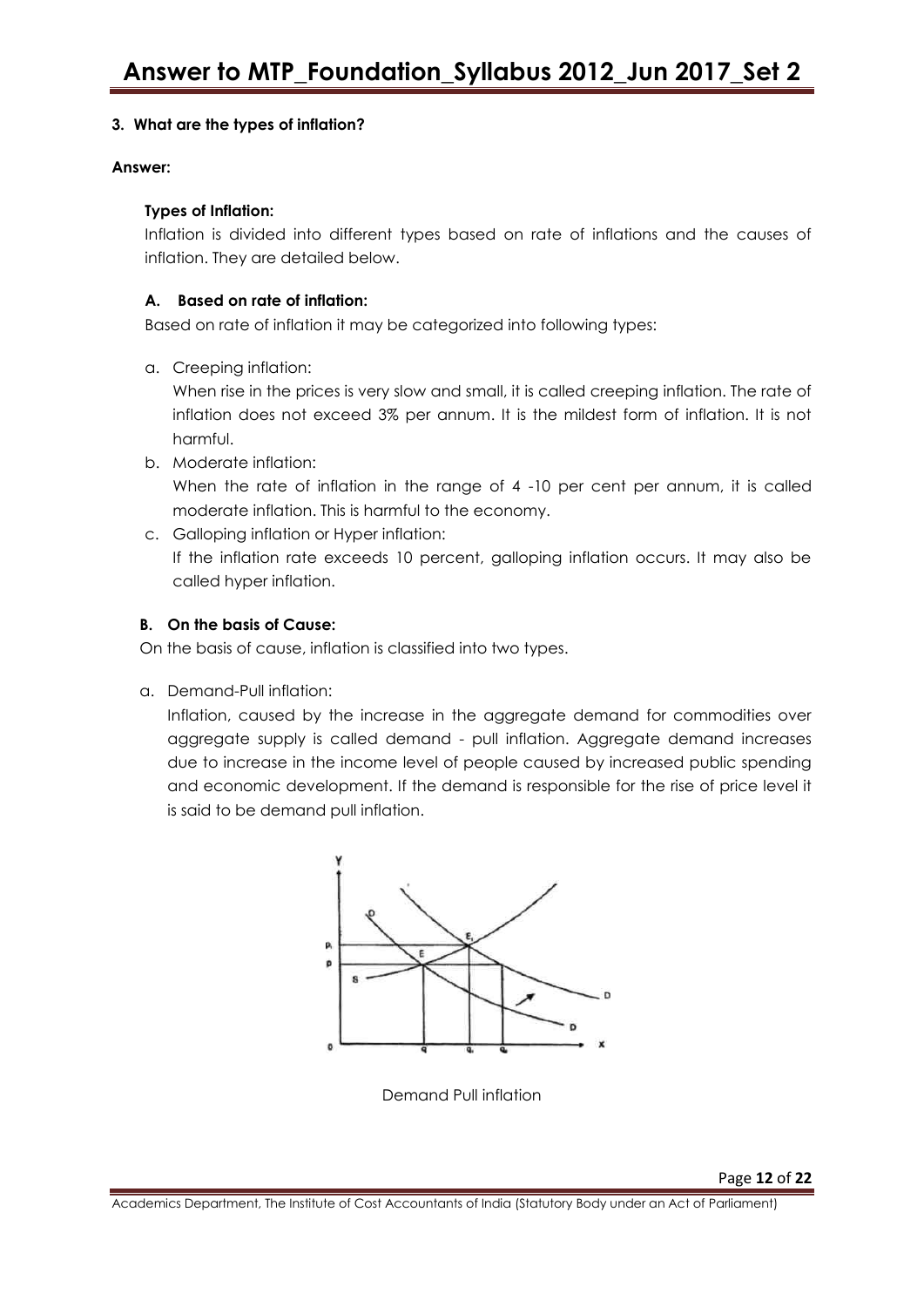#### b. Cost Push inflation:

Inflation is caused by rise in the cost of production is called cost -push inflation. Production may rise due to increase in wages forced by trade unions or government. If the cost of production is responsible for the rise of the price level it is said to be cost push inflation. It is also called supply side inflation.





#### **C. On the basis of Government:**

a. Open inflation:

When the government does not control the prices through administrative measures and leave it to the market forces such type of inflation is called open inflation.

b. Suppressed inflation:

When the government imposes restrictions or controls price through administrative measures, suppressed inflation exists. When the government lifts the control, open inflation reappears.

### **D. According to Keynes**

According to Keynes there are two types of inflation:

- a. True inflation
- b. Semi inflation

True inflation is formed after the full employment situation, semi inflation is formed before reaching the full employment.

#### **4. State the static functions of money?**

#### **Answer:**

#### **Functions of money.**

Money plays a significant role in the modern economic life of the human beings.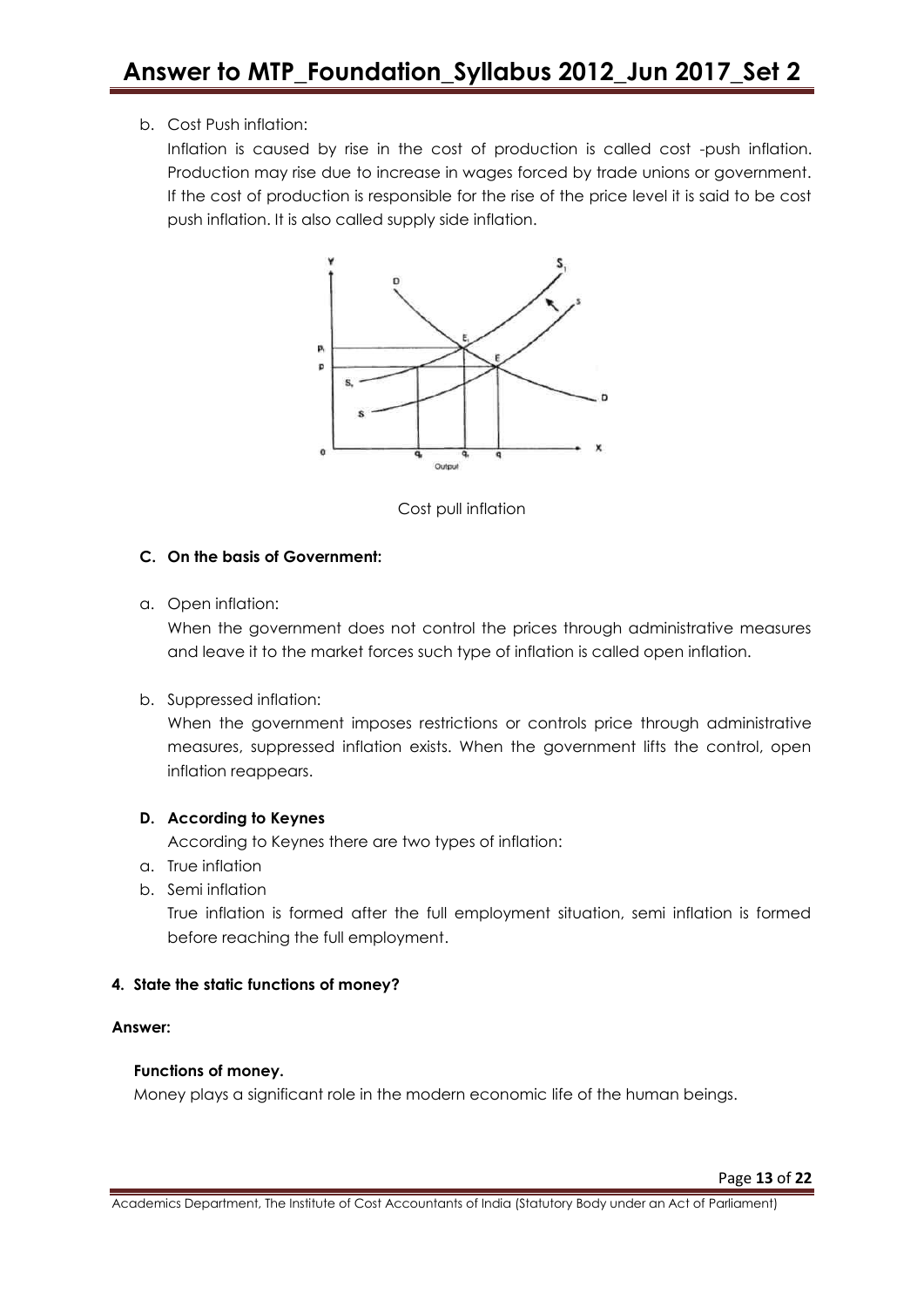#### **Evolution of Money:**

The term 'Money' was derived from the name of Goddess "Juno Moneta" of Rome.

#### **Definition of Money:**

Money was invented to overcome the difficulties of the barter system. Several economists defined money in several ways:

- a. **Robertson:** Robertson defined money as "anything which is widely accepted in payments for goods or in discharge of other kinds of business obligations".
- b. **Seligman:** According to Seligman's definition, "Money is one that possesses general acceptability".
- c. **Walker:** According to Walker, "Money is what money does".

#### **Functions of Money:**

Money has many important functions to perform. These functions may be classified as follows:

- (I) Primary Functions.
	- (a) Medium of Exchange.
	- (b) Measure of Value.
- (II) Secondary functions
	- (a) Store of value.
	- (b) Standard of deferred payments.
	- (c) Transfer of money.
- (III) Contingent functions.
	- (a) Measurement and distribution of national income.
	- (b) Money equalizes marginal utilities/productivities.
	- (c) Basis of credit.
	- (d) Liquidity

#### **(I) Primary functions:**

The primary functions of money are really the technical and important functions of money. They are of two types:

(a) Medium of Exchange:

Money serves as a medium of exchange. Money facilitates exchange of commodities without double coincidence of wants. Any commodity can be exchanged for money. People can exchange goods and services through the medium of money.

(b) Measure of Value:

The value of each commodity is expressed in the units of money. We call it the price. In view of this function of money, the values of different commodities can be compared and the ratios between the prices of different commodities can be determined easily.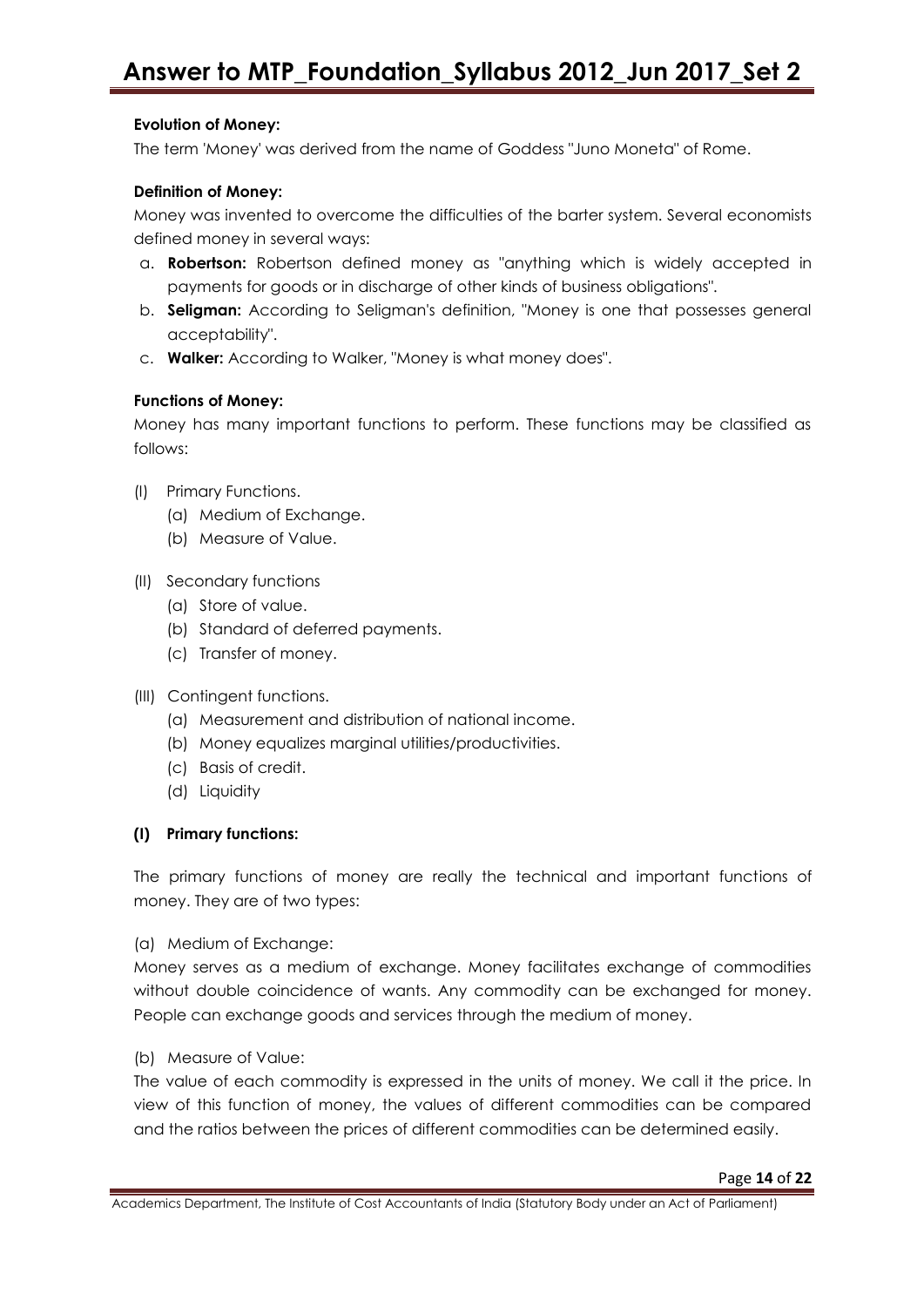#### **(II) Secondary functions:**

Money has the following secondary functions:

#### (a) Store of value:

The value of commodities and services can be stored in the form of money. Certain commodities are perishable. If they are exchanged for money before they perish, their value can be preserved in the form of money.

#### (b) Standard of deferred payments:

Money serves as a standard of deferred payments. In the modern economies most of the business transactions take place on the basis of credit. An individual consumer or a business man may now purchase a commodity and pay for it in future. Similarly one can borrow certain amount of money now and repay it in future.

#### (c) Transfer of money:

Money can be transferred from one person to another at any time and at any place.

#### **(III) Contingent functions:**

Besides the primary and secondary functions, money has certain contingent functions also. They may be stated as follows:

#### (a) Measurements and distribution of national income

Nations income of a country can be measured in money by aggregating the value of all commodities. Similarly national income can be distributed to different factors of production by making payments to them in money.

#### (b) Money equalizes marginal utilities/productivities

The consumers can equalize the marginal utilities of different commodities purchased by them with the help of money. They can thus maximize their satisfaction. Similarly the firms can also equalize the marginal productivities of different factors of production and maximize their profits.

#### (c) Basis of credit:

Credit is created by banks from out of the primary deposits of money. The supply of credit in an economy is dependent on the supply of nominal money. It is not possible to create credit if there is no reserve money.

#### (d) Liquidity:

Money is the most important liquid asset. In terms of liquidity it is superior to all other assets.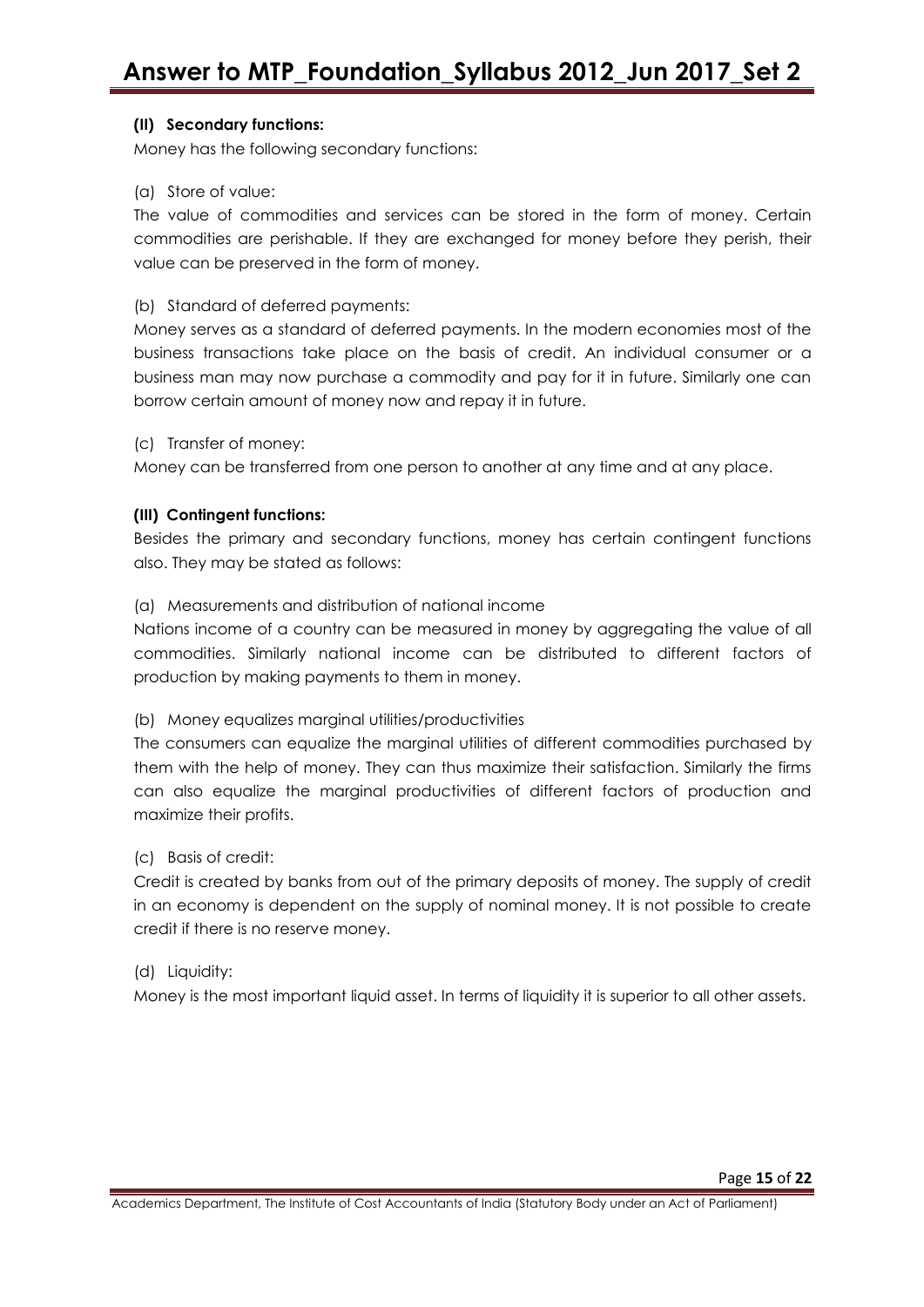#### **PART B**

#### **(Fundamentals of Management)**

- **I. Choose the correct answer from the given four alternatives: [10×1 =10]**
- 1. Who is a person who advanced early scientific management principles?
	- (a) Weber
	- (b) **Taylor**
	- (c) Vest
	- (d) Fayol
- 2. A reporting relationship in which an employee receives orders from, and reports to, only one supervisor is known as:
	- (a) Line of authority
	- (b) Centralization.
	- (c) Unity of direction.
	- (d) **Unity of command.**
- 3. \_\_\_\_\_\_\_\_\_\_\_\_\_ is the singleness of purpose that makes possible the creation of one plan of action to guide managers in resource allocations.
	- (a) **Unity of direction**
	- (b) Unity of command
	- (c) Unity of authority
	- (d) Unity of resources
- 4. The management process functions consist of
	- (a) Planning, organising, staffing and directing
	- (b) Planning, organising, leading and directing
	- (c) Planning, organising, leading and staffing
	- (d) **Planning, organizing, leading and controlling**
- 5. Which of the following is not a technique of planning?
	- (a) Budgeting
	- (b) **Balanced score card**
	- (c) PERT CPM
	- (d) Management by Objectives.
- 6. Which step in Maslow's Hierarchy of Needs Theory deals with achieving one's potential?
	- (a) Esteem
	- (b) Physiological
	- (c) **Self-actualization**
	- (d) Social
- 7. Which of the following is the second stage of group formation.
	- (a) Forming stage

Academics Department, The Institute of Cost Accountants of India (Statutory Body under an Act of Parliament)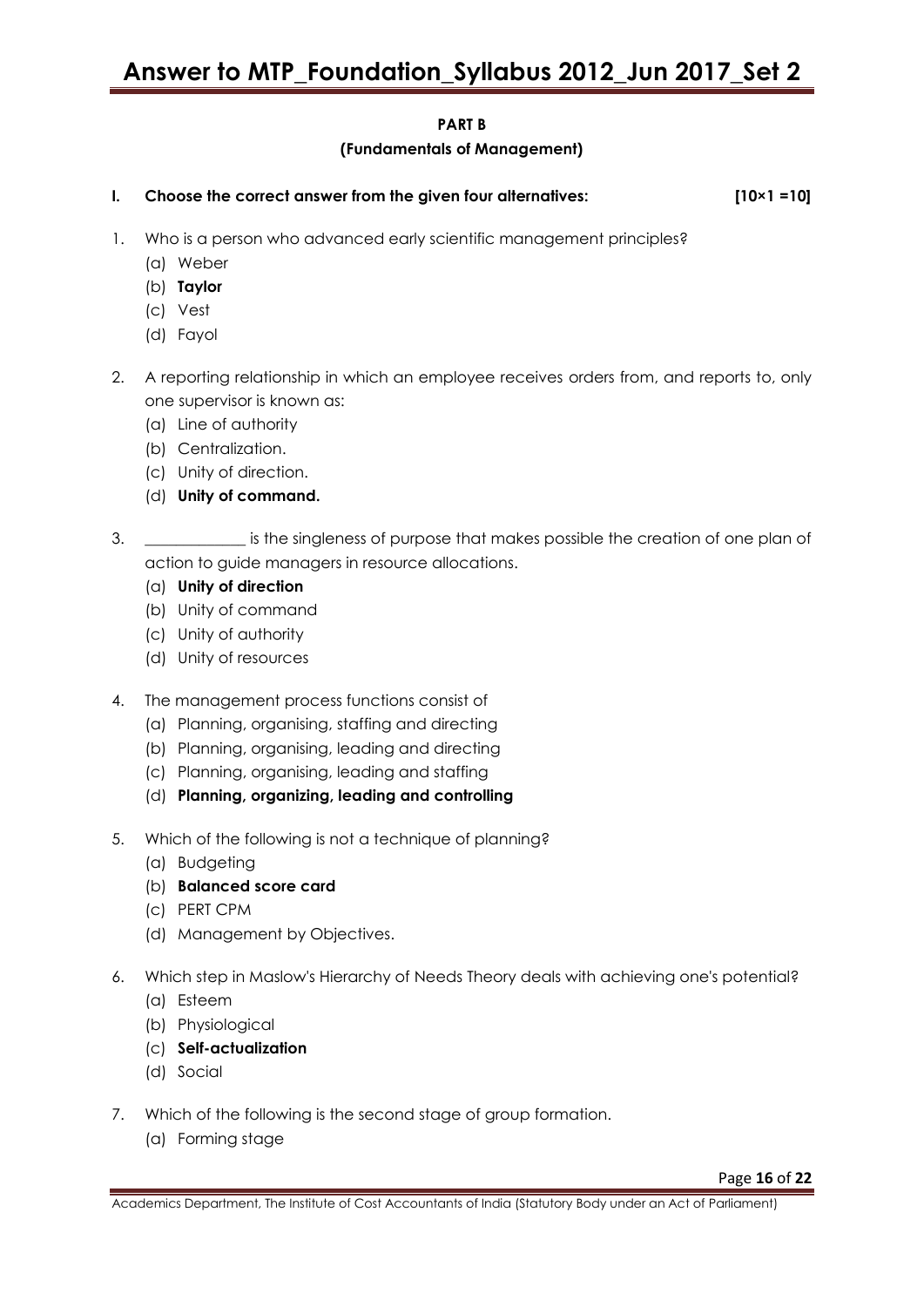- (b) Initial integration stage
- (c) **Storming stage**
- (d) None of the above

8. The study of forces operating within a group is known as \_\_\_\_\_\_\_\_\_\_\_\_\_\_\_\_\_\_\_\_

- (a) Group Cohesiveness
- (b) **Group Dynamics**
- (c) Both (a) and (b)
- (d) None of the above

#### 9. Sayles classifies informal groups are:

- (a) Apathetic Groups
- (b) Erratic Groups
- (c) Strategic Groups
- (d) **All of the above**

10. Which type of conflict-handling intention results in a person withdrawing from conflict?

- (a) competing
- (b) **avoiding**
- (c) accommodating
- (d) compromising

#### **II. Fill in the blanks:**  $[5 \times 1 = 5]$

- 1. Father of Bureaucratic Management is **Max Weber**
- 2. There should be **Parity** between authority and responsibility.
- 3. According to Herzberg's motivation hygiene theory, the opposite of satisfaction is **Dissatisfaction**
- 4. Democratic Leadership is also known as **Participative Leadership**
- 5. Intergroup bias occurs because of **Self –esteem**

#### **III.** Match the following

|  | I |
|--|---|
|--|---|

| Column 'A' |                        | Column 'B' |                                   |
|------------|------------------------|------------|-----------------------------------|
|            | Informal Communication | Α          | Stage of Group Formation          |
| 2.         | <b>Hygiene Factors</b> | B          | Superior Subordinate Relationship |
| 3.         | Cybernetics            |            | <b>Grapevine Communication</b>    |
|            | Forming                |            | Norbert Weiner                    |
|            | Span of Management     | F          | Herzberg's Model                  |

#### **Answer:**

| Column 'A'             |  | Column 'B'                           |  |
|------------------------|--|--------------------------------------|--|
| Informal Communication |  | <sup>1</sup> Grapevine Communication |  |

Academics Department, The Institute of Cost Accountants of India (Statutory Body under an Act of Parliament)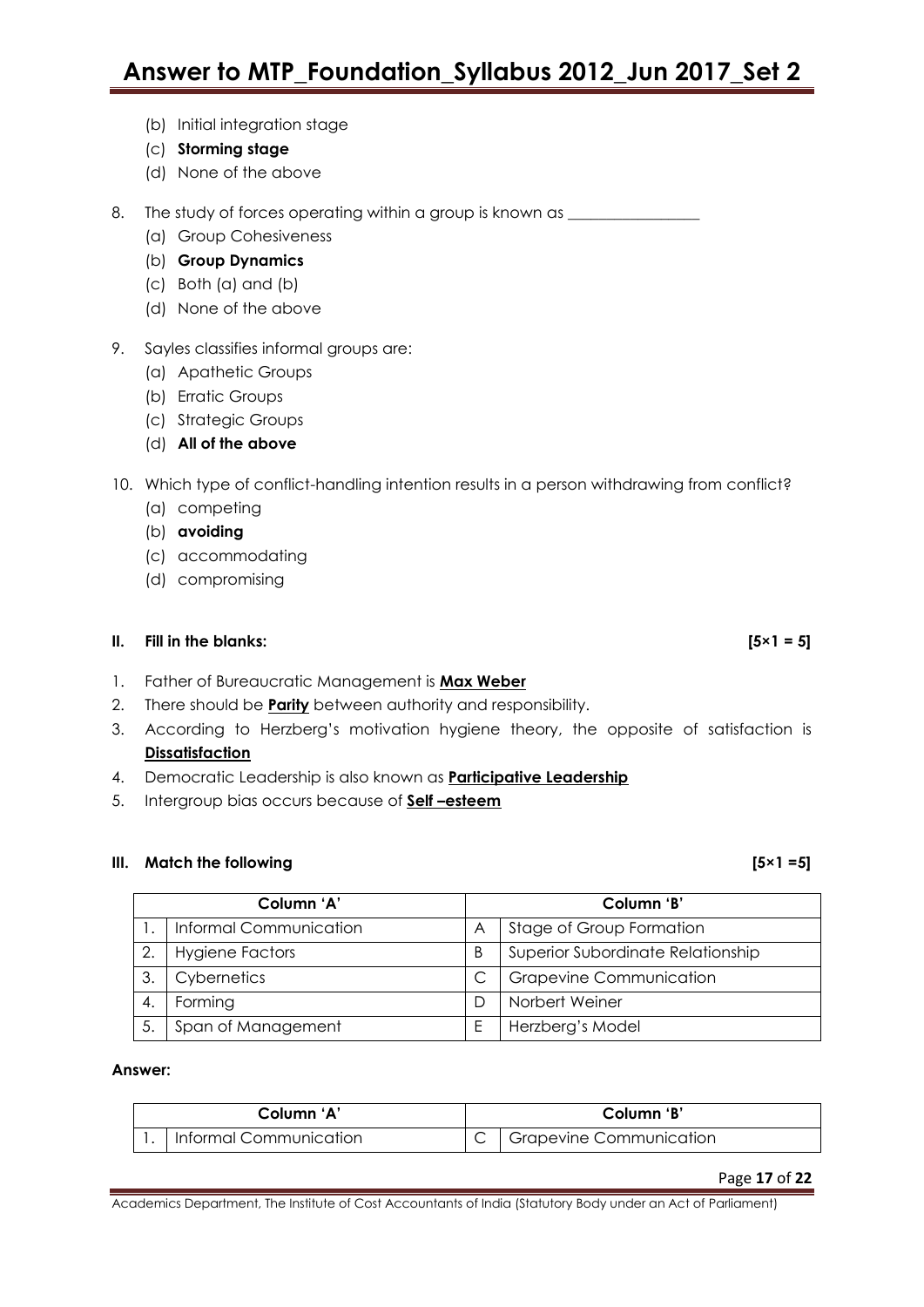# **Answer to MTP\_Foundation\_Syllabus 2012\_Jun 2017\_Set 2**

| Hygiene Factors    | Herzberg's Model                  |
|--------------------|-----------------------------------|
| Cybernetics        | Norbert Weiner                    |
| Forming            | Stage of Group Formation          |
| Span of Management | Superior Subordinate Relationship |

#### IV. State whether the following statement is True (or) False. **[5×1 =5]**

- 1. Standing plans are flexible. **False**
- 2. Planning includes decision-making. **True**
- 3. Legitimate power is derived from the formal position of a person in an organization. **True**
- 4. Herzberg's Two Factor Theory states that there is hierarchy of needs. **False**
- 5. Task complexity sets a smooth ground for management. **False**

#### **V. Define any Five of the following: [5×1 =5]**

### **1. Delegation of Authority**

Delegation of Authority is —the process a manager follows in dividing the work as signed to him so that he performs that part which only he, because of his unique organizational placement, can perform effectively and so that he can get others to help with what remains.

#### **2. Centralisation**

Centralisation implies the concentration of Authority at the top level of the organization. According to Allier, ―Centralisation is a systematic and consistent reservation of authority at central points within an organization‖.

#### **3. Unity of Command**

At one time a subordinate should receive command and be accountable to only one superior. If a person reports to two superiors for the same job, confusion and conflict will arise. He may receive conflicting orders and his loyalty will be divided. Therefore, dual subordination should be avoided.

#### **4. Scalar Chain**

Scalar chain is the chain of superior existing from the highest authority to the lowest ranks. It is one of superior existing from the highest authority to the lowest rants. It is one of the important participles of management.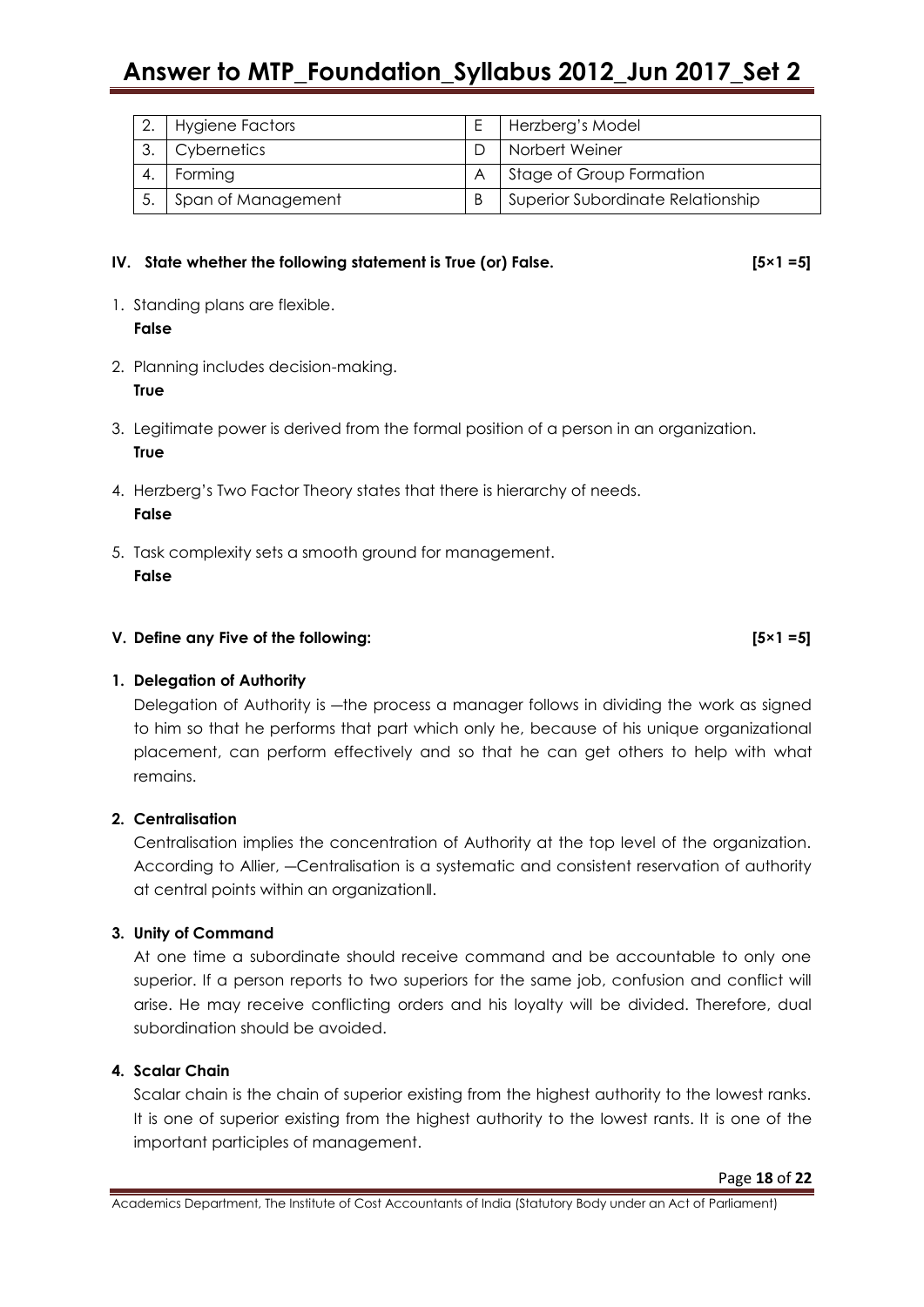#### **5. Encoding:**

Encoding involves the section of language in which the message is to be given. The medium of expression may be speaking, writing, signaling, gesturing, physical contacting, handshake, hitting etc.

#### **6. Motivation:**

The term motivation has been derived from the word motive<sup>4</sup>. Motive means the urge to do something. Motivation may be defined as the process of inducing or inspiring people to take the desired course of action.

#### **7. Strategic Groups:**

In case of strategic groups there is consistent antagonism, continuous pressures, high degree of internal unit and usually good production record in the long run.

#### **8. Adjourning:**

In Adjourning stage the group prepares to disband. The high task performance is no longer the required goal. The attention is towards the wrapping up of the activities and responses of the group members. The responses of group members vary in this stage.

#### **VI. Answer any four of the following questions. [4×5=20]**

#### **1. What are the principles of Bureaucratic Management?**

#### **Answer:**

#### **The principles of Bureaucratic management:**

Weber noted six major principals: -

- (a) A formal hierarchical structure: Each level controls the level below and is controlled by the level above. A formal hierarchy is the basis of central planning and centralized decision making.
- (b) Management by rules: Controlling by rules allows decisions made at high levels to be executed consistently by all lower levels.
- (c) Organization by functional specialty: Work is to be done by specialists, and people are organized into units based on the type of work they do or skills they have.
- (d) An "Up-focused" or "in focused" mission: -If the mission is described as: "Up -focused", then the organization's purpose is to serve the stock holders, the board. If the mission is to serve the organisation itself and those within it, then the mission is described as "in-focussed"

Academics Department, The Institute of Cost Accountants of India (Statutory Body under an Act of Parliament)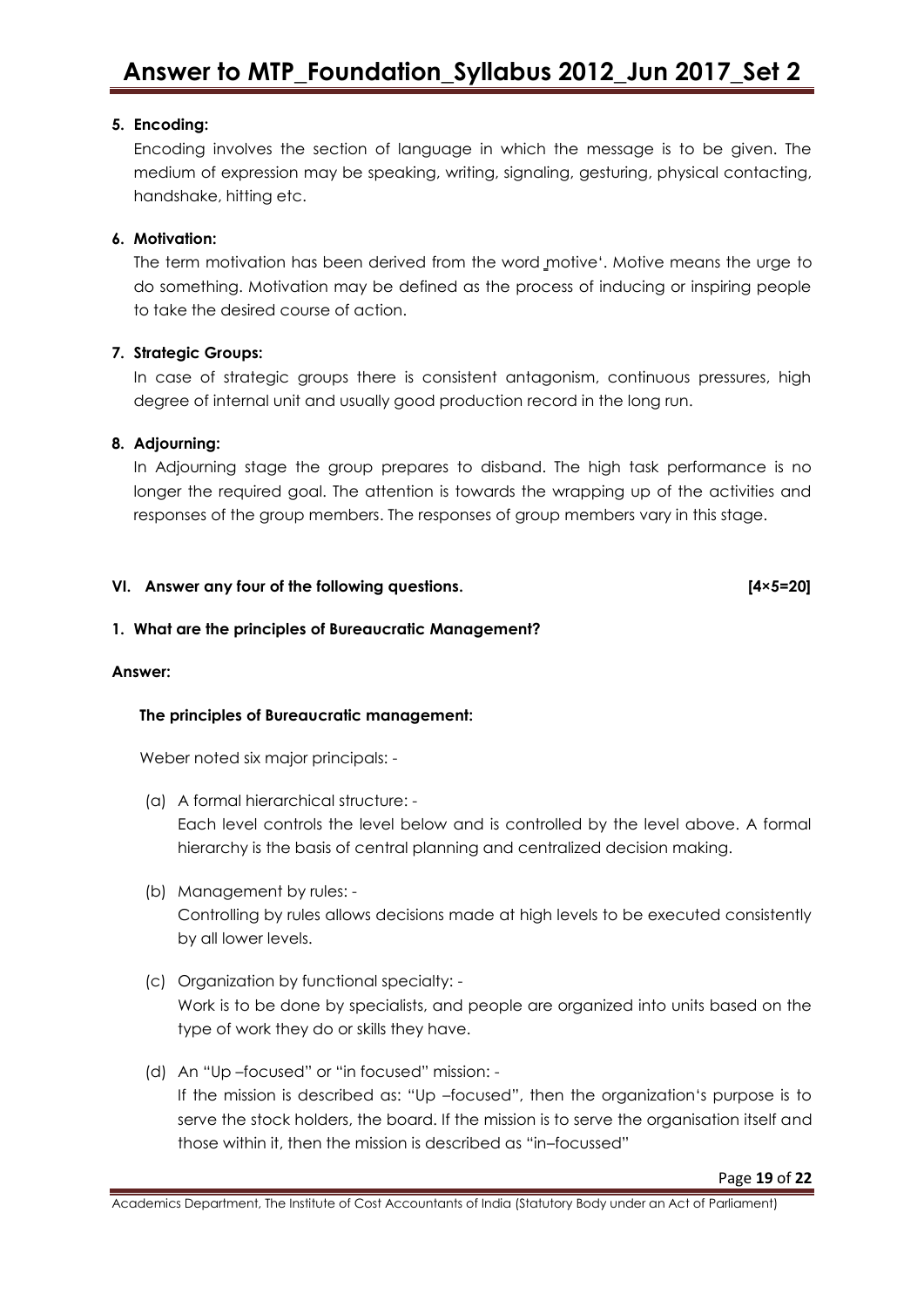#### (e) Purposely impersonal:-

The idea is to treat all employees equally and customers equally and not be influenced by individual differences.

(f) Employment based on technical qualifications: - Selection and promotion is based on technical qualifications.

#### **2. What are the advantages of Forecasting?**

#### **Answer:**

#### **The advantages of Forecasting:**

- (i) Forecasting plays an important role in planning. In fact, plans are based on forecast.
- (ii) Forecasting helps the organization to derive the benefits from the environmental changes and protect from the advance effects.
- (iii) Forecasting helps the manager to unify and coordinate the activities in the enterprise.
- (iv) Forecasting facilitates control by identifying the weak spots in the organization.
- (v) Forecasting helps the enterprise in the achievement of objectives effectively and smoothly.

#### **3. Explain the importance of delegation of authority.**

#### **Answer:**

#### **The importance of delegation of authority:**

- (i) It enables the managers to distribute their workload to others. By reducing the workload for routine matters, they can concentrate on more important policy matters.
- (ii) Delegation facilitates quick decisions because the authority to make decisions lies near the point of action. Subordinates need not approach the boss every time need for a decision arises.
- (iii) Delegation helps to improve the job satisfaction, motivation and morale of subordinates. It helps to satisfy their needs for recognition, responsibility and freedom.
- (iv) Delegation increases interaction and understanding among managers and subordinates.

Academics Department, The Institute of Cost Accountants of India (Statutory Body under an Act of Parliament)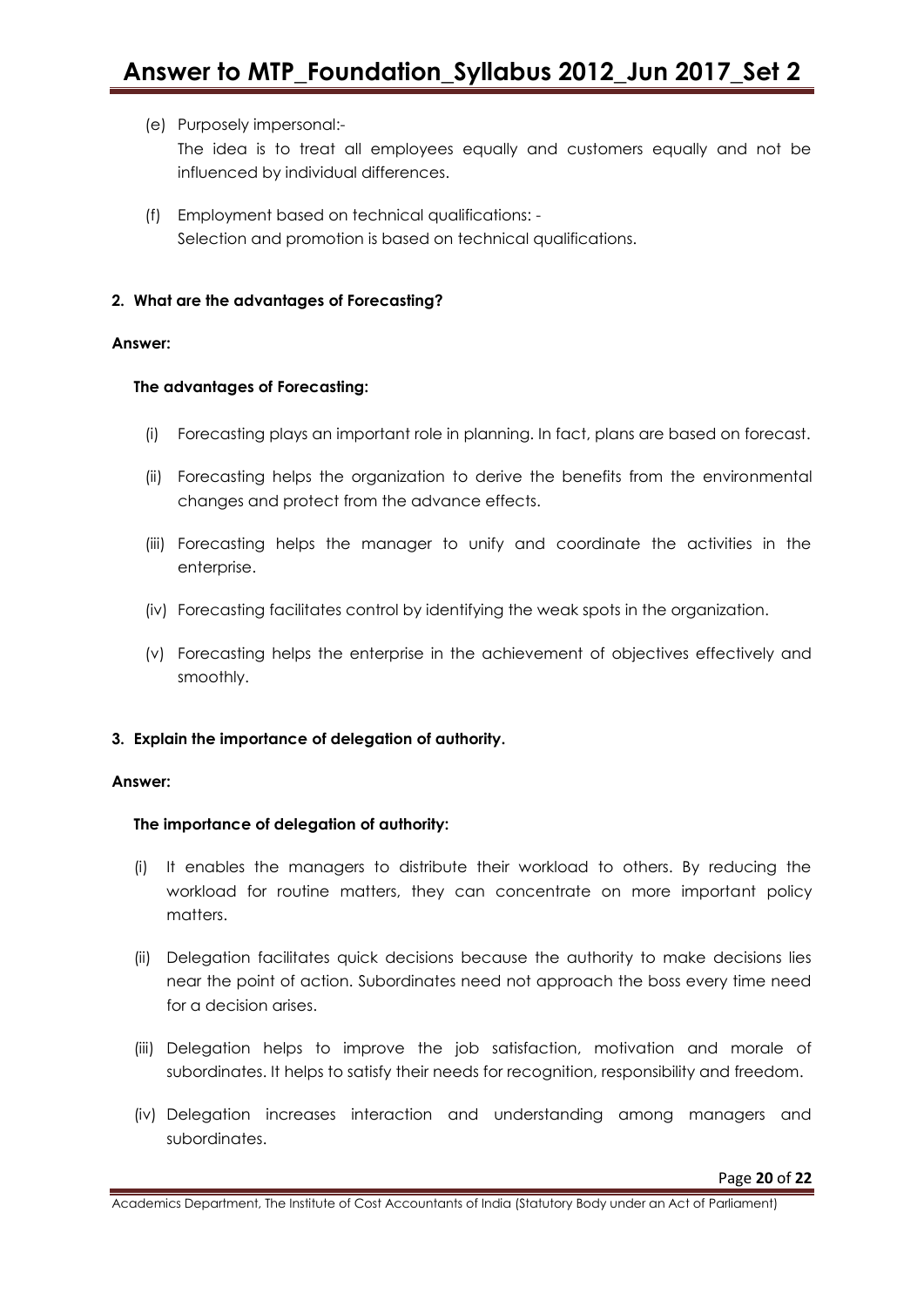- (v) Delegation binds the formal organization together. It establishes superior –subordinate relationships and provides a basis for efficient functioning of the orgatisation.
- (vi) Delegation enables a manager to obtain the specialized knowledge and expertise of subordinates.

#### **4. Explain the comparison between Theory X and Theory Y.**

#### **Answer:**

#### **Comparison between Theory X and Theory Y:**

| Theory X                                    | <b>Theory Y</b>                              |
|---------------------------------------------|----------------------------------------------|
| Inherent dislike for work                   | Work is natural like rest or play.           |
| Combination and prefer to be directed by    | Ambition and capable of directing their      |
| others.                                     | others own behavior.                         |
| Avoid responsibility                        | Accept and seek responsibility<br>under      |
|                                             | proper conditions.                           |
| Lack of creativity and resist change        | Creativity widely spread.                    |
| Focus on lower level (physiological and     | Both lower level and higher order needs to   |
| safety)                                     | motivate workers like social, esteem and     |
|                                             | self – actualizations are<br>sources<br>0t   |
|                                             | motivation.                                  |
| External control and close supervision      | Self-direction and self-control.             |
| achieve<br>to<br>organizational<br>required |                                              |
| objectives.                                 |                                              |
| Centralization of authority and autocrat    | <b>Decentralization</b><br>and<br>Democratic |
| leadership                                  | leadership.                                  |
| People lack self – motivation               | People are self - motivated.                 |

#### **5. Explain the features of Cohesive Groups.**

#### **Answer:**

#### **Features of Cohesive groups:**

Groups in high cohesion are likely to exhibit the following characteristics:

- (i) They have relatively few members
- (ii) Members have similar interests and backgrounds.
- (iii) They enjoy a high degree of status within the organization.

Academics Department, The Institute of Cost Accountants of India (Statutory Body under an Act of Parliament)